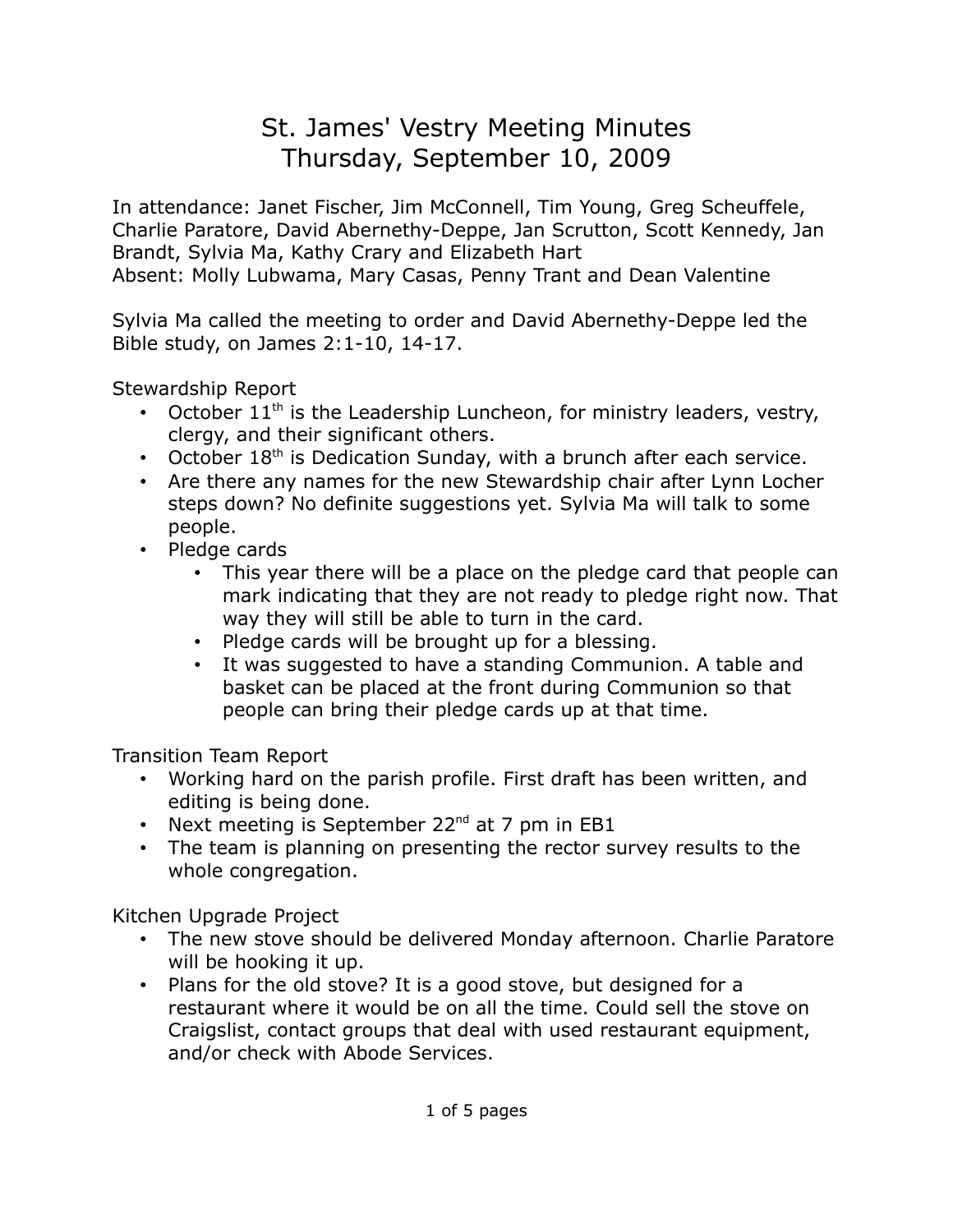- The new stove cost approximately \$1500.
- Have 3 bids from 3 different contractors that range from \$955 to \$1520 for installation of garbage disposal, faucets, and dishwasher. Bids do not include cost of dishwasher itself.
- Facilities should look at the bids, give a recommendation, and send via e-mail for vote.

Painting Project

- There are 3 bids on the painting project, including Charlie Paratore's company.
- Facilities will send out information on the bids via e-mail, listing contractors as A, B, C, and not identifying contractors by name.

Charlie Paratore installed additional lighting in the main church for the choir.

Inventory

- Still aiming for the inventory to be completed by November  $1<sup>st</sup>$ .
- Send all information to Laura Winter, who will consolidate it all.
- Need to clarify if stained glass is covered by the insurance policy.
- Take pictures of everything.
- For the cluster reports in October, give an update on what has been done regarding the inventory.

Women's Retreat

- Retreat is at Bishop's Ranch from Friday evening October 23rd through Sunday, October 25<sup>th</sup>. Theme is "Knit Together With Love"
- Cost is \$184.00 for 6 meals and 2 nights. There are scholarships for those who need it
- There are openings for 18; 10 people have expressed interest.
- Kathy Crary has already put 20% down.
- Motion was made to allocate \$200 from Special Interest 2630-72 Women's Day of Renewal and apply it to scholarships for the Women's Retreat. Moved and seconded. Motion passed.

There will be a supply priest October 25, 2009.

Deanery Vestry Retreat

- The Southern Alameda Deanery Vestry Retreat is scheduled for January 22-24<sup>th</sup>, 2010.
- This means we would have to have the annual meeting January  $17<sup>th</sup>$  in order to have new vestry members attend. That is also the week of the McCutcheon Concert (January  $18<sup>th</sup>$ ). It would be difficult to get the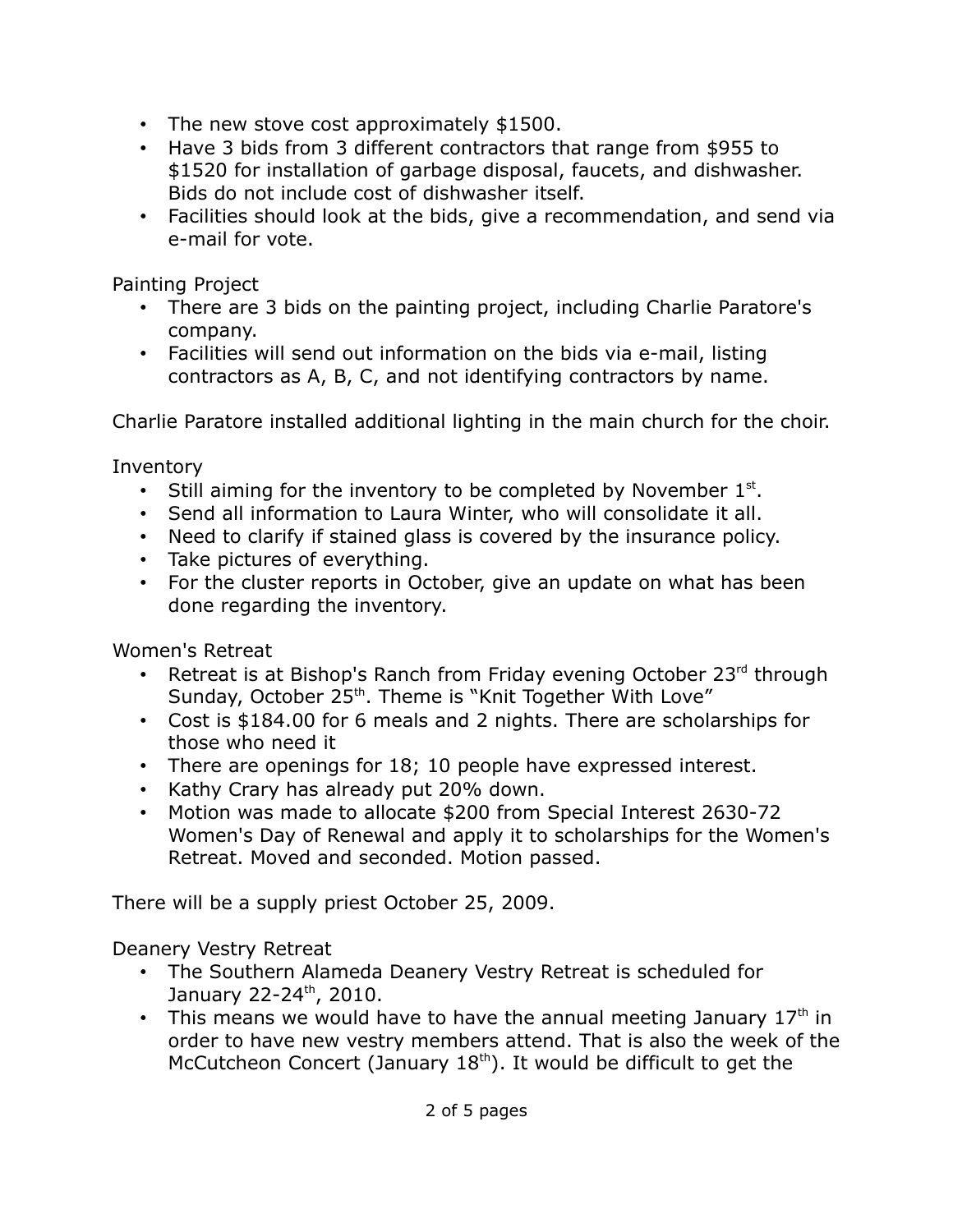financials ready by that date and difficult to get ministry leaders to have reports ready (reports would have to be due mid-December).

- Cost is approximately \$200 per person. St. James' cannot afford that.
- It was suggested that some of the current vestry members be sent as delegates on Saturday, January  $23<sup>rd</sup>$ , move the annual meeting to January  $31<sup>st</sup>$ , and have a one-day vestry retreat February  $6<sup>th</sup>$ (Presentation Center at Los Gatos if possible).

DioCal Convention

- The convention is scheduled for October  $17<sup>th</sup>$ , with an event starting Friday, October  $16<sup>th</sup>$  in the evening.
- Deanery reps attend, and are the voting members from the parish. Other parishioners may attend, but they do not vote.
- There is one resolution so far.
- The convention is highly educational, intriguing, and very interesting. You learn more about the bigger church, and hear about other churches' issues.
- The budget is a big issue. Pledges are down in congregations.
- 2010 assessment is based on our 2008 finances.

## Calendar

There are several women at Flatlanders

- 9/13 Evening service and youth group
- 9/15 Windows deadline
- 9/17 Vestry nominations committee meeting at 7:15 (Sylvia Ma, Janet Fischer, Jim McConnell, Tim Young, Kathy Crary, and David Abernethy-Deppe)
- 9/19 Work party
- 9/20 Baptism scheduled, but may have to be canceled due to family emergency; Usher training
- 9/22 Transition Team meeting, 7-8:30 pm
- 10/4 Blessing of the Animals at St. Anne's. Blessing of the artwork donated by John Maloney during the Faith Formation hour in EB1

10/8 Vestry meeting

Artwork

- Some of the donated artwork is in need of re-framing. We are going to be doing the re-framing.
- Would like to use some of the Memorial Donation money to purchase frames. A set of pictures will go in EB1, other pictures will go elsewhere.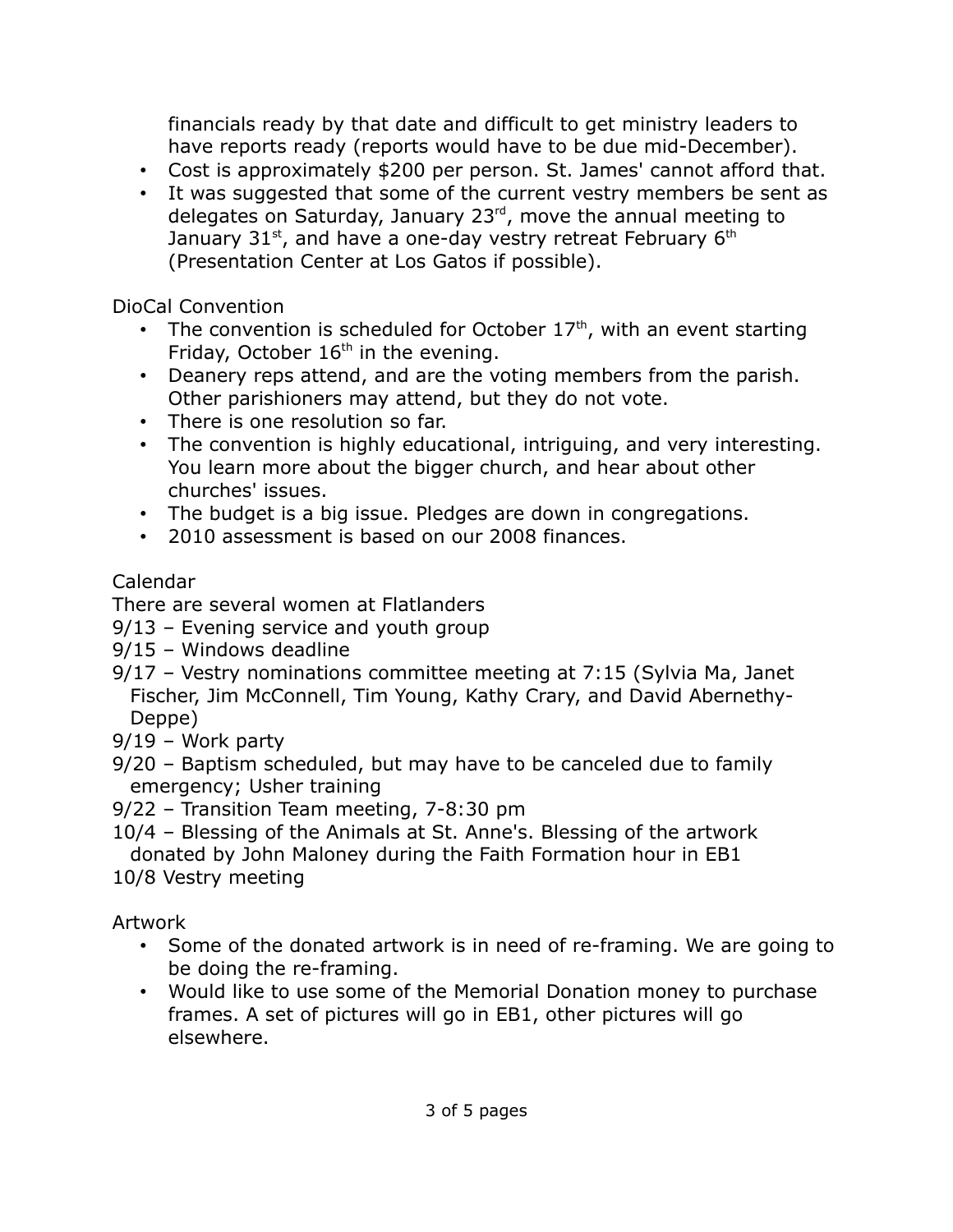• Motion was made to allocate up to \$300 from Special Interest 2630-08 Memorial Donations to re-frame the artwork donated by John Maloney. Moved and seconded. Motion passed.

Letter Folding Machine – is it broken or do we just not know how to use it? It seems to be broken. Scott Kennedy will take a look at it.

The August 13, 2009 vestry meeting minutes were approved as presented.

Financials

- Jan Brandt did a presentations at the services regarding the counterfeit checks. Two parishioners have also been affected. The common thread seems to be AEMCH. The bank has not yet credited us for those checks.
- Have fallen behind in pledges for both the Operating Fund and Building Fund. September/October have traditionally been lean.
- Some people have completely stopped pledging, some have changed pledges, and some have stopped pledging for a time.
- Need a suggestion of someone who would be willing to run a book sale fundraiser the beginning of December – we need the money.
- There are people who pay all at once at the end of the year, but the bottom line is pledges are down because income is down. Jan Brant is concerned.
- Reminder even the Special Interest money needs to have check request forms filled out

Budgeting Framework

- Budget framework can be based on the actual money spent in a year or the current year's budget could be used. If the framework is based on the actual money spent in a year, then a group that does not use money one year may find that the money does not appear in next year's budget.
- Have to remind groups that if they want money in the Operating budget they have to ask for it.
- Some expenses are out of our control, or are set.
- Clusters look at money spent and budgeted for the different groups in your cluster.
- A dedicated budget meeting is scheduled for Wednesday, November  $4<sup>th</sup>$ at 7:30 pm.

Cluster Reports